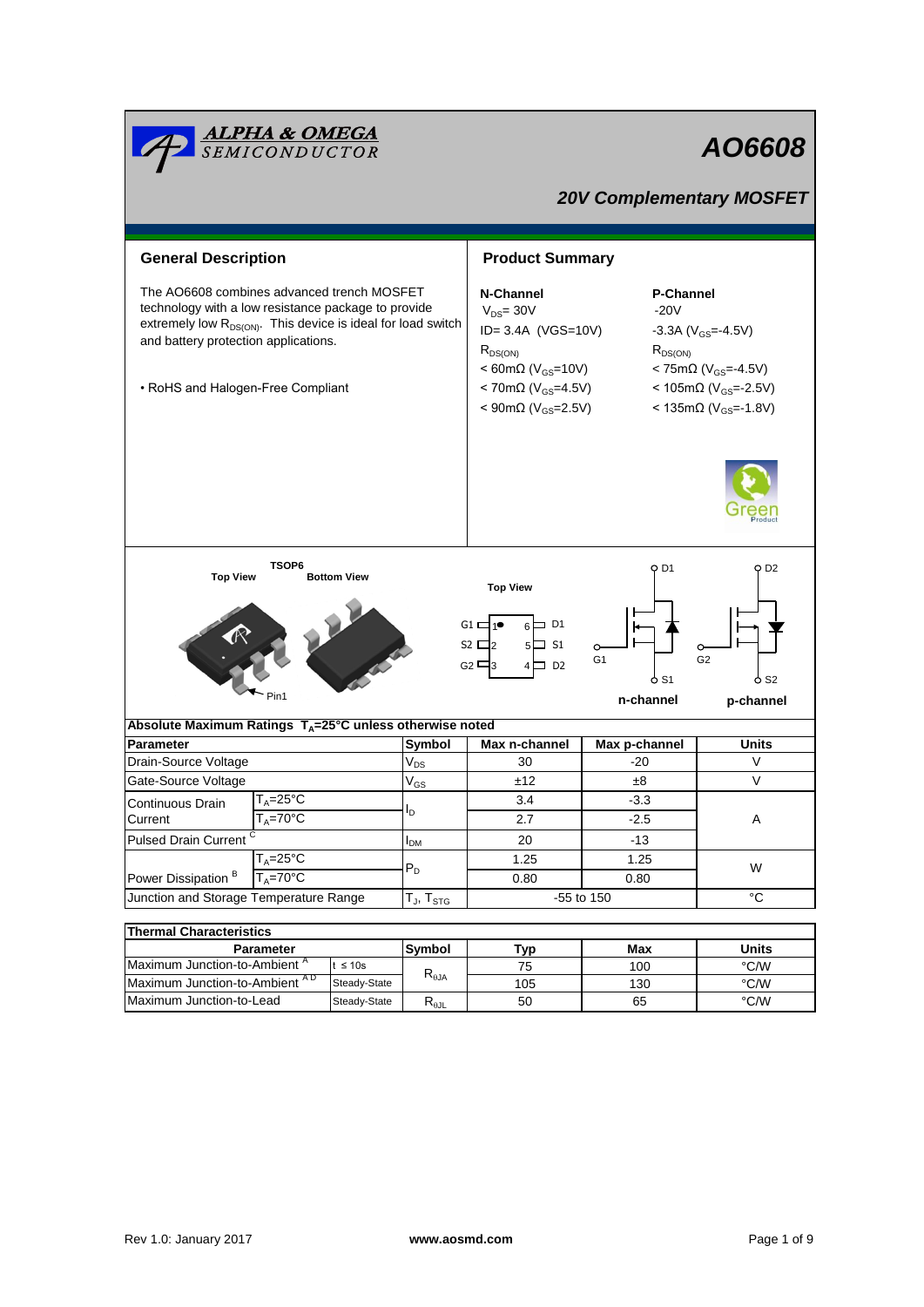

| <b>Symbol</b>              | <b>Parameter</b>                      | <b>Conditions</b>                                                     |                    | Min | <b>Typ</b> | <b>Max</b> | <b>Units</b> |  |
|----------------------------|---------------------------------------|-----------------------------------------------------------------------|--------------------|-----|------------|------------|--------------|--|
| <b>STATIC PARAMETERS</b>   |                                       |                                                                       |                    |     |            |            |              |  |
| <b>BV<sub>DSS</sub></b>    | Drain-Source Breakdown Voltage        | $I_D = 250 \mu A$ , $V_{GS} = 0V$                                     |                    | 30  |            |            | V            |  |
| $I_{DSS}$                  | Zero Gate Voltage Drain Current       | $V_{DS}$ =30V, $V_{GS}$ =0V<br>$T_{\text{J}} = 55^{\circ}C$           |                    |     |            | 1          | μA           |  |
|                            |                                       |                                                                       |                    |     |            | 5          |              |  |
| $I_{GSS}$                  | Gate-Body leakage current             | $V_{DS} = 0V$ , $V_{GS} = \pm 12V$                                    |                    |     |            | ±100       | nA           |  |
| $\rm V_{\rm GS(th)}$       | Gate Threshold Voltage                | V <sub>DS</sub> =V <sub>GS</sub> I <sub>D</sub> =250µA                |                    | 0.5 | 1          | 1.5        | V            |  |
| $R_{DS(ON)}$               | Static Drain-Source On-Resistance     | $V_{GS}$ =10V, $I_D$ =3.4A                                            |                    |     | 46         | 60         | $m\Omega$    |  |
|                            |                                       |                                                                       | $T_{\rm J}$ =125°C |     | 73         | 88         |              |  |
|                            |                                       | $V_{GS}$ =4.5V, $I_D$ =3A                                             |                    |     | 50         | 70         | $m\Omega$    |  |
|                            |                                       | $V_{GS} = 2.5V, I_D = 2A$                                             |                    |     | 62         | 90         | $m\Omega$    |  |
| $g_{FS}$                   | <b>Forward Transconductance</b>       | $V_{DS}$ =5V, $I_D$ =3.4A                                             |                    |     | 14         |            | S            |  |
| $V_{SD}$                   | Diode Forward Voltage                 | $IS=1A, VGS=0V$                                                       |                    |     | 0.75       | 1          | $\vee$       |  |
| $I_{\rm S}$                | Maximum Body-Diode Continuous Current |                                                                       |                    |     |            | 1.5        | A            |  |
|                            | <b>DYNAMIC PARAMETERS</b>             |                                                                       |                    |     |            |            |              |  |
| $C_{\text{iss}}$           | Input Capacitance                     |                                                                       |                    |     | 235        |            | pF           |  |
| $C_{\rm oss}$              | <b>Output Capacitance</b>             | $V_{GS}$ =0V, $V_{DS}$ =15V, f=1MHz                                   |                    |     | 35         |            | pF           |  |
| $C_{\text{rss}}$           | Reverse Transfer Capacitance          |                                                                       |                    |     | 18         |            | pF           |  |
| $R_{q}$                    | Gate resistance                       | $V_{GS}$ =0V, $V_{DS}$ =0V, f=1MHz                                    |                    | 0.9 | 1.8        | 2.7        | $\Omega$     |  |
|                            | <b>SWITCHING PARAMETERS</b>           |                                                                       |                    |     |            |            |              |  |
| Q <sub>a</sub> (10V)       | <b>Total Gate Charge</b>              | $V_{\text{cs}} = 10V$ , $V_{\text{DS}} = 15V$ , $I_{\text{D}} = 3.4A$ |                    |     | 6          | 10         | nC           |  |
| $Q_{q}(4.5V)$              | <b>Total Gate Charge</b>              |                                                                       |                    |     | 3          |            | nC           |  |
| $\mathsf{Q}_{\mathsf{gs}}$ | Gate Source Charge                    |                                                                       |                    |     | 0.55       |            | nC           |  |
| $Q_{gd}$                   | Gate Drain Charge                     |                                                                       |                    |     | 0.8        |            | nC           |  |
| $t_{D(on)}$                | Turn-On DelayTime                     | VGS=10V, VDS=15V, RL=4.4 $\Omega$ ,<br>$RGBN=3Ω$                      |                    |     | 1.5        |            | ns           |  |
| t,                         | Turn-On Rise Time                     |                                                                       |                    |     | 2.5        |            | ns           |  |
| $t_{D(\text{off})}$        | Turn-Off DelayTime                    |                                                                       |                    |     | 16         |            | ns           |  |
| $\mathsf{t}_{\mathsf{f}}$  | Turn-Off Fall Time                    |                                                                       |                    |     | 2          |            | ns           |  |
| $t_{rr}$                   | Body Diode Reverse Recovery Time      | $I_F = 3.4A$ , dl/dt=100A/ $\mu$ s                                    |                    |     | 6          |            | ns           |  |
| $Q_{rr}$                   | Body Diode Reverse Recovery Charge    | $I_F = 3.4A$ , dl/dt=100A/ $\mu$ s                                    |                    |     | 1.2        |            | nC           |  |

A. The value of R<sub>0JA</sub> is measured with the device mounted on 1in<sup>2</sup> FR-4 board with 2oz. Copper, in a still air environment with T<sub>A</sub> =25°C. The value

in any given application depends on the user's specific board design.<br>B. The power dissipation P<sub>D</sub> is based on T<sub>J(MAX)</sub>=150°C, using ≤ 10s junction-to-ambient thermal resistance.

C. Repetitive rating, pulse width limited by junction temperature T<sub>J(MAX)</sub>=150°C. Ratings are based on low frequency and duty cycles to keep initialT<sub>J</sub>=25 $^{\circ}$  C.

D. The R<sub>0JA</sub> is the sum of the thermal impedence from junction to lead R<sub>0JL</sub> and lead to ambient.<br>E. The static characteristics in Figures 1 to 6 are obtained using <300 μs pulses, duty cycle 0.5% max.<br>F. These curves a Copper, assuming a maximum junction temperature of  $T_{J(MAX)}=150^\circ$  C. The SOA curve provides a single pulse rating.

APPLICATIONS OR USE AS CRITICAL COMPONENTS IN LIFE SUPPORT DEVICES OR SYSTEMS ARE NOT AUTHORIZED. AOS DOES NOT ASSUME ANY LIABILITY ARISING OUT OF SUCH APPLICATIONS OR USES OF ITS PRODUCTS. AOS RESERVES THE RIGHT TO IMPROVE PRODUCT DESIGN,FUNCTIONS AND RELIABILITY WITHOUT NOTICE.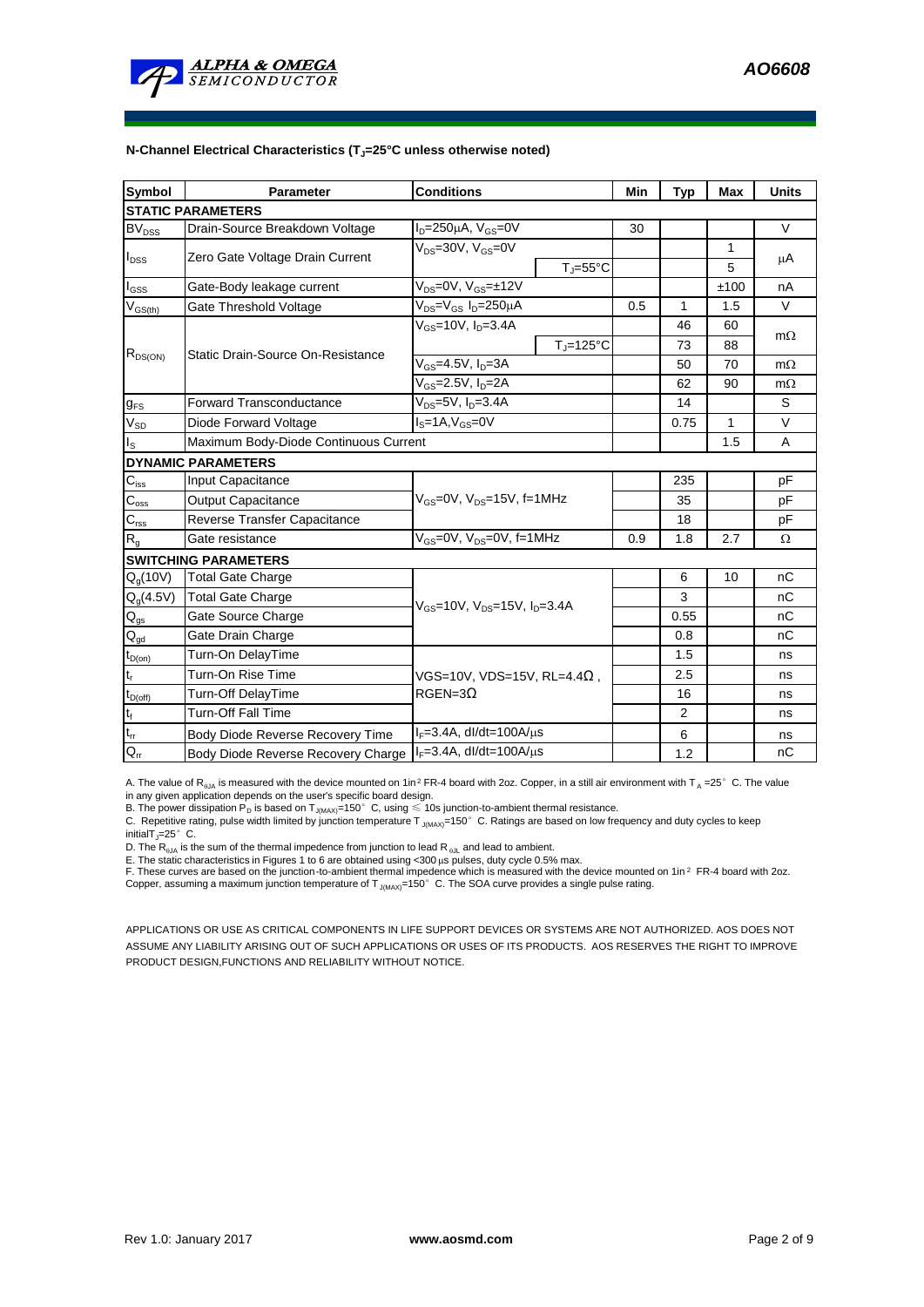### **N-Channel: TYPICAL ELECTRICAL AND THERMAL CHARACTERISTICS**

**ALPHA & OMEGA SEMICONDUCTOR** 

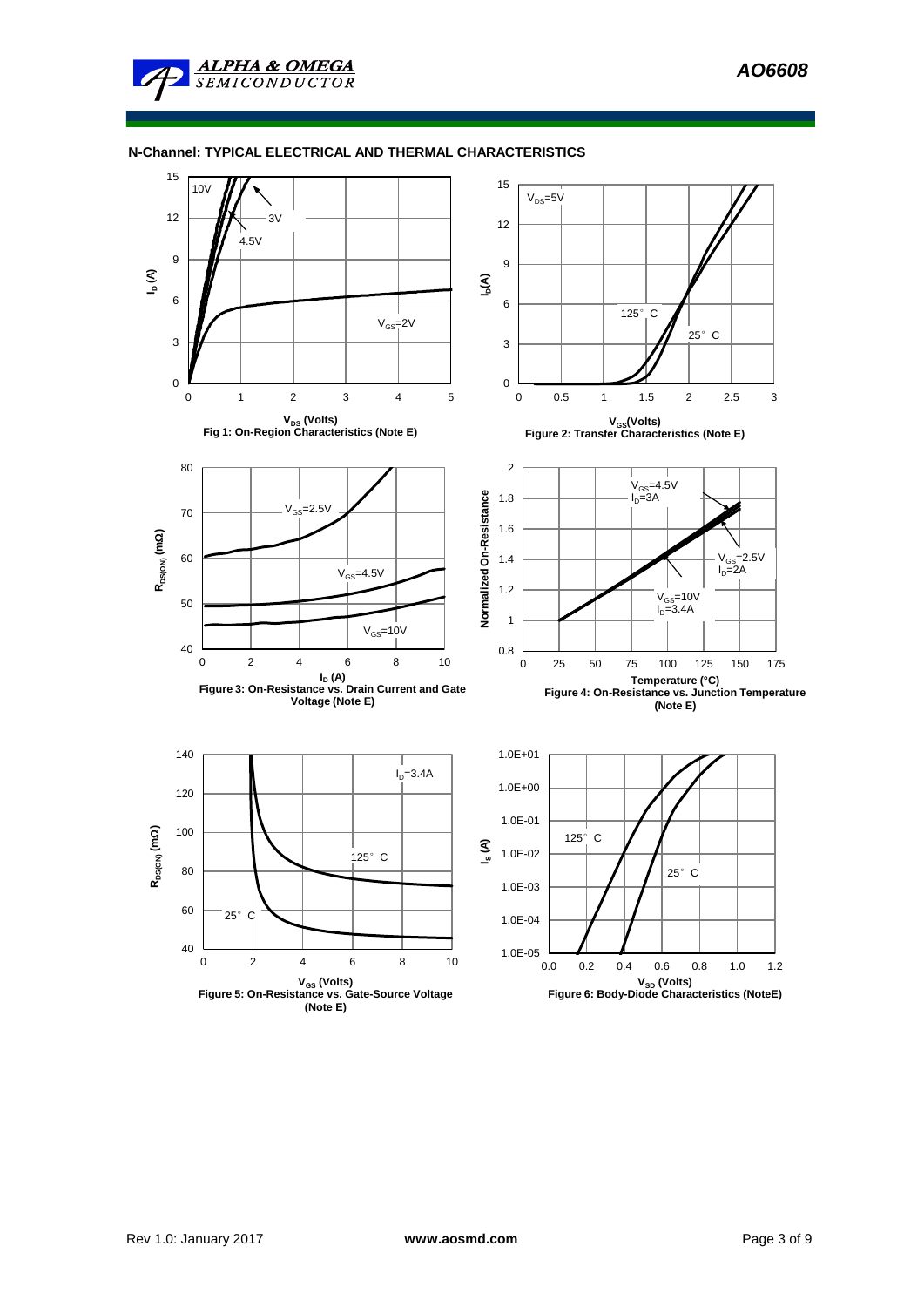

**ALPHA & OMEGA SEMICONDUCTOR** 



**Figure 11: Normalized Maximum Transient Thermal Impedance (Note F)**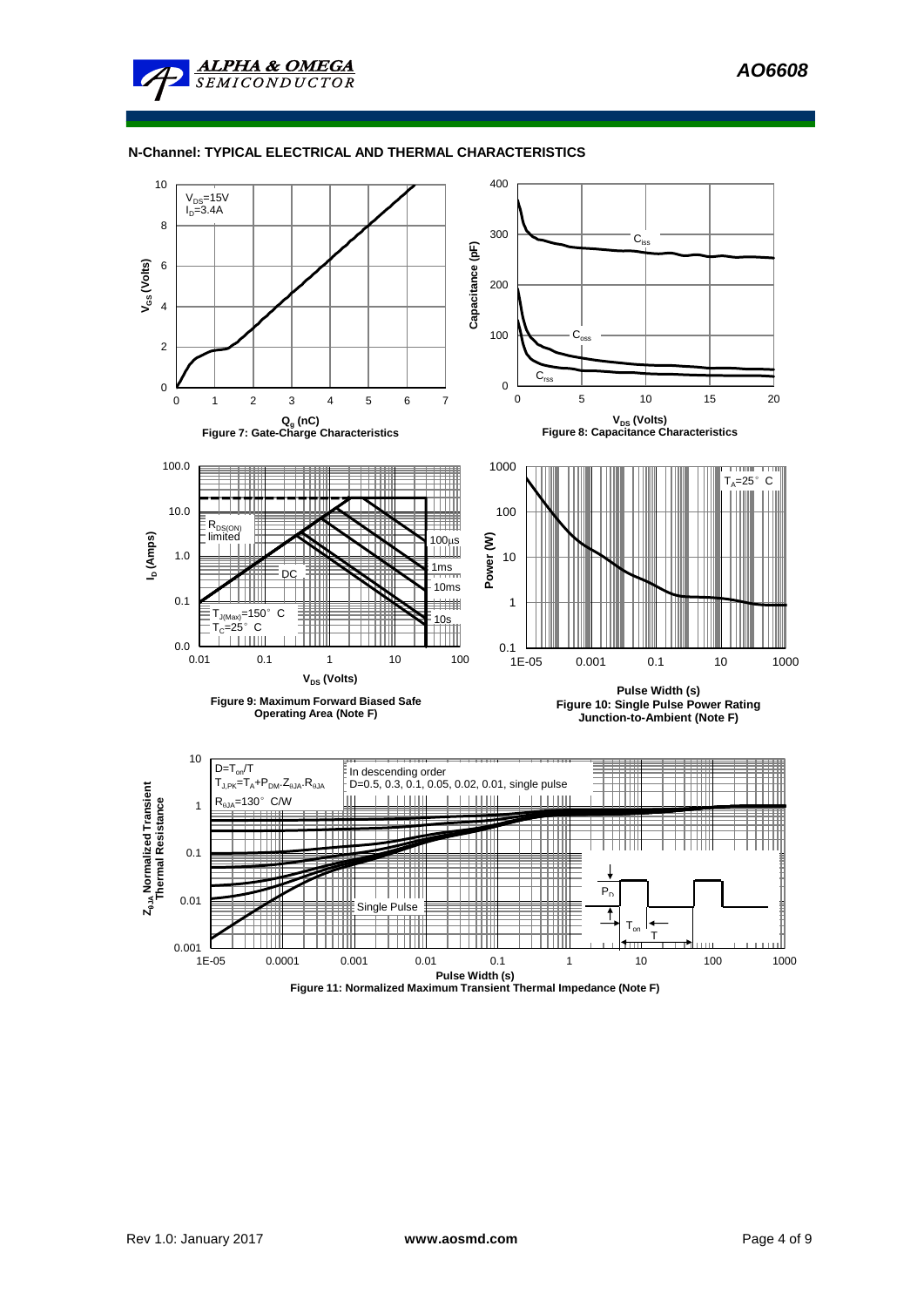

### Gate Charge Test Circuit & Waveform





Resistive Switching Test Circuit & Waveforms





# Unclamped Inductive Switching (UIS) Test Circuit & Waveforms





### Diode Recovery Test Circuit & Waveforms



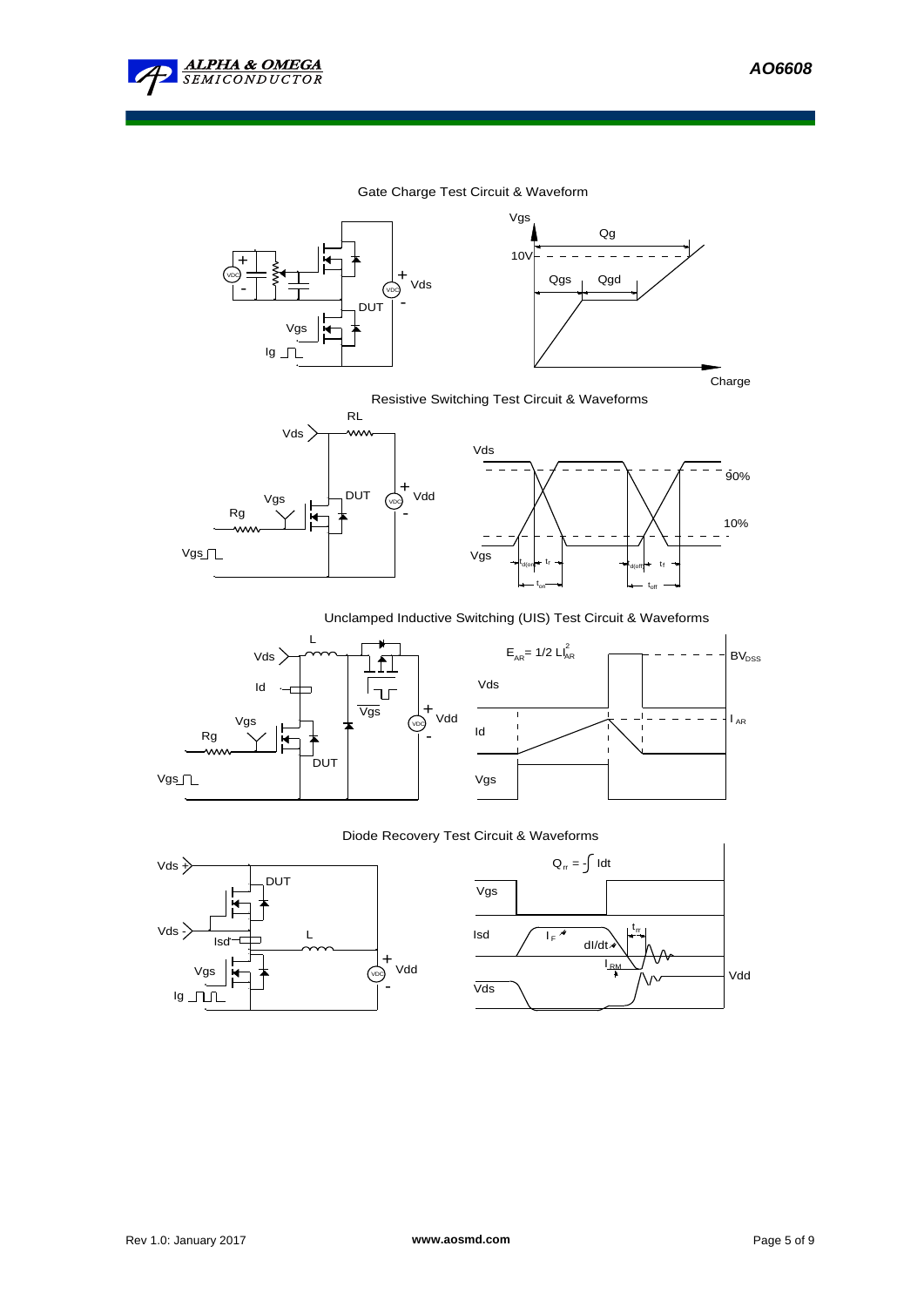

### **P-Channel Electrical Characteristics (TJ=25°C unless otherwise noted)**

| <b>Symbol</b>              | <b>Parameter</b>                      | <b>Conditions</b>                                                                                  |                   | Min    | <b>Typ</b> | <b>Max</b> | <b>Units</b> |  |
|----------------------------|---------------------------------------|----------------------------------------------------------------------------------------------------|-------------------|--------|------------|------------|--------------|--|
| <b>STATIC PARAMETERS</b>   |                                       |                                                                                                    |                   |        |            |            |              |  |
| <b>BV<sub>DSS</sub></b>    | Drain-Source Breakdown Voltage        | $I_{D} = -250 \mu A$ , $V_{GS} = 0V$                                                               |                   | $-20$  |            |            | $\vee$       |  |
| $I_{DSS}$                  | Zero Gate Voltage Drain Current       | $V_{DS}$ =-20V, $V_{GS}$ =0V                                                                       |                   |        |            | $-1$       | μA           |  |
|                            |                                       |                                                                                                    | $T = 55^{\circ}C$ |        |            | -5         |              |  |
| $I_{GSS}$                  | Gate-Body leakage current             | $V_{DS}=0V$ , $V_{GS}=±8V$                                                                         |                   |        |            | ±100       | nA           |  |
| $V_{GS(th)}$               | Gate Threshold Voltage                | $\overline{V_{DS}}$ = $V_{GS}$ I <sub>D</sub> =-250µA                                              |                   | $-0.4$ | $-0.65$    | -1         | $\vee$       |  |
|                            | Static Drain-Source On-Resistance     | $V_{GS}$ =-4.5V, $I_{D}$ =-3.3A                                                                    |                   |        | 63         | 75         | $m\Omega$    |  |
| $R_{DS(ON)}$               |                                       | $T_{\rm J}$ =125°C                                                                                 |                   |        | 87         | 105        |              |  |
|                            |                                       | $V_{GS}$ =-2.5V, I <sub>D</sub> =-2.5A                                                             |                   |        | 78         | 105        | $m\Omega$    |  |
|                            |                                       | $V_{GS}$ =-1.8V, $I_{D}$ =-1A                                                                      |                   |        | 96         | 135        | $m\Omega$    |  |
| $g_{FS}$                   | <b>Forward Transconductance</b>       | $V_{DS} = -5V$ , $I_{D} = -3.3A$                                                                   |                   |        | 13         |            | S            |  |
| $V_{SD}$                   | Diode Forward Voltage                 | $IS=-1A, VGS=0V$                                                                                   |                   |        | $-0.7$     | $-1$       | V            |  |
| $I_{\rm S}$                | Maximum Body-Diode Continuous Current |                                                                                                    |                   |        |            | $-1.5$     | Α            |  |
|                            | <b>DYNAMIC PARAMETERS</b>             |                                                                                                    |                   |        |            |            |              |  |
| $C_{iss}$                  | Input Capacitance                     |                                                                                                    |                   |        | 510        |            | pF           |  |
| $C_{\rm oss}$              | <b>Output Capacitance</b>             | $V_{GS}$ =0V, $V_{DS}$ =-10V, f=1MHz                                                               |                   |        | 70         |            | pF           |  |
| $C_{\rm rss}$              | Reverse Transfer Capacitance          |                                                                                                    |                   |        | 50         |            | рF           |  |
| $R_{q}$                    | Gate resistance                       | $V_{GS}$ =0V, $V_{DS}$ =0V, f=1MHz                                                                 |                   |        | 15         | 30         | Ω            |  |
|                            | <b>SWITCHING PARAMETERS</b>           |                                                                                                    |                   |        |            |            |              |  |
| $Q_q(4.5V)$                | <b>Total Gate Charge</b>              | $V_{\text{GS}} = -4.5V$ , $V_{\text{DS}} = -10V$ , $I_{\text{DS}} = -3.3A$                         |                   |        | 6          | 10         | nC           |  |
| $Q_{qs}$                   | Gate Source Charge                    |                                                                                                    |                   |        | 0.6        |            | nC           |  |
| $\mathsf{Q}_{\mathsf{gd}}$ | Gate Drain Charge                     |                                                                                                    |                   |        | 1.8        |            | nC           |  |
| $t_{D(on)}$                | Turn-On DelayTime                     |                                                                                                    |                   |        | 11         |            | ns           |  |
| t,                         | Turn-On Rise Time                     | $V_{\text{GS}} = -4.5V$ , $V_{\text{DS}} = -10V$ , $R_1 = 4\Omega$ ,<br>$R_{\text{GEN}} = 6\Omega$ |                   |        | 11         |            | ns           |  |
| $t_{D(off)}$               | Turn-Off DelayTime                    |                                                                                                    |                   |        | 60         |            | ns           |  |
| $t_f$                      | <b>Turn-Off Fall Time</b>             |                                                                                                    |                   |        | 30         |            | ns           |  |
| $t_{rr}$                   | Body Diode Reverse Recovery Time      | $I_F = -3.3A$ , dl/dt=100A/ $\mu$ s                                                                |                   |        | 16         |            | ns           |  |
| $Q_{rr}$                   | Body Diode Reverse Recovery Charge    | $I_F = -3.3A$ , dl/dt=100A/ $\mu$ s                                                                |                   |        | 4          |            | nC           |  |

A. The value of R<sub>0JA</sub> is measured with the device mounted on 1in<sup>2</sup> FR-4 board with 2oz. Copper, in a still air environment with T<sub>A</sub> =25° C. The

value in any given application depends on the user's specific board design.<br>B. The power dissipation P<sub>D</sub> is based on T<sub>J(MAX)</sub>=150°C, using ≤ 10s junction-to-ambient thermal resistance.

C. Repetitive rating, pulse width limited by junction temperature  $T_{J(MAX)}=150^\circ$  C. Ratings are based on low frequency and duty cycles to keep  $initialT_J=25^\circ$  C.

D. The  $R_{\theta JA}$  is the sum of the thermal impedence from junction to lead  $R_{\theta JL}$  and lead to ambient.

E. The static characteristics in Figures 1 to 6 are obtained using <300µs pulses, duty cycle 0.5% max.<br>F. These curves are based on the junction-to-ambient thermal impedence which is measured with the device mounted on 1in

2oz. Copper, assuming a maximum junction temperature of  $T_{J(MAX)}$ =150°C. The SOA curve provides a single pulse rating.

APPLICATIONS OR USE AS CRITICAL COMPONENTS IN LIFE SUPPORT DEVICES OR SYSTEMS ARE NOT AUTHORIZED. AOS DOES NOT ASSUME ANY LIABILITY ARISING OUT OF SUCH APPLICATIONS OR USES OF ITS PRODUCTS. AOS RESERVES THE RIGHT TO IMPROVE PRODUCT DESIGN,FUNCTIONS AND RELIABILITY WITHOUT NOTICE.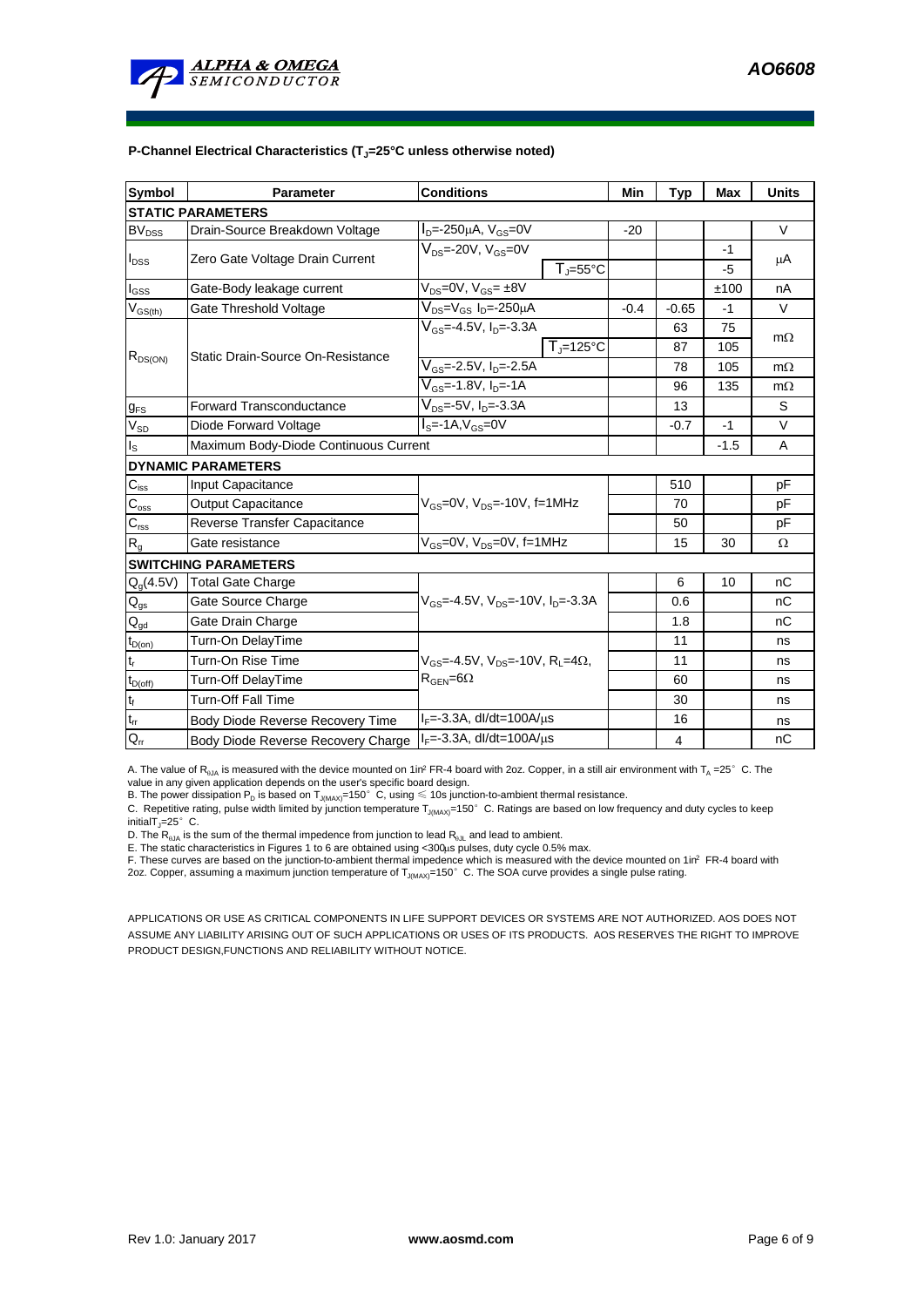# **P-Channel: TYPICAL ELECTRICAL AND THERMAL CHARACTERISTICS**

**ALPHA & OMEGA SEMICONDUCTOR** 

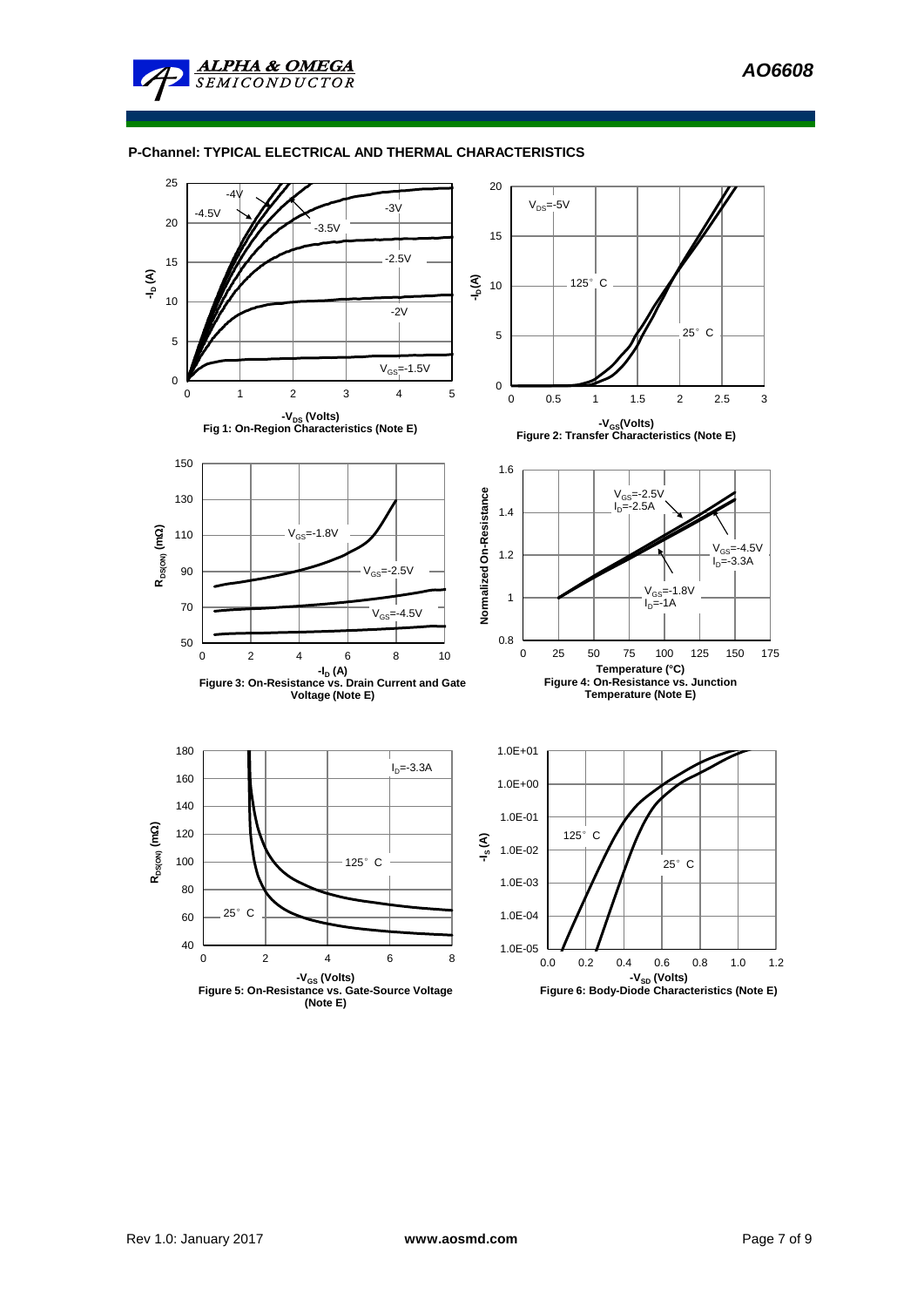

# **P-Channel: TYPICAL ELECTRICAL AND THERMAL CHARACTERISTICS**